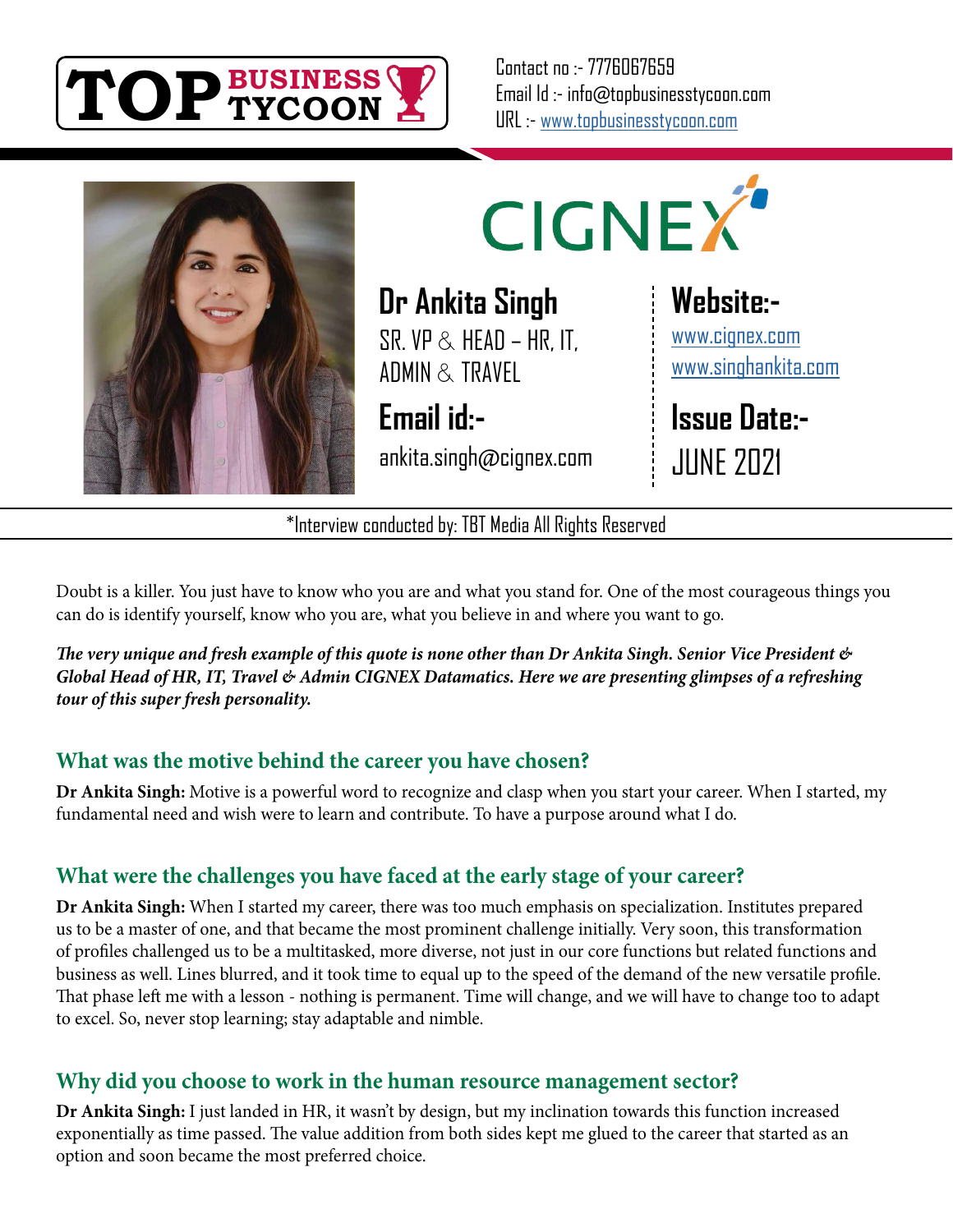# **CIGNEX**

#### **How do you see the future of human resource firms?**

**Dr Ankita Singh:** Bright! The industry has to invest better and transform well to meet the need of today. The definition of HR has gracefully evolved only because of the adaptations, and the fraternity has to accept, explore and modify itself to fit in as early as possible. Everybody is expressing about the HUMAN SKILL as the future still and next skill; HR is and can always remain a great enabler to ensure that Organization realizes the identified Mission and Vision. Tomorrow is always better than present and past unless we spoil by doing NOTHING AT ALL.

#### **What qualities do you possess that, in your belief, makes you a good HR?**

**Dr Ankita Singh:** There is still so much to learn and improve. I respect individuals and accept that each individual is unique, and so are situations and the business. We can't obtain solutions by employing the same formula universally because factors, peoples, scenarios differ. My approach is more personalized than generalized. First, I acknowledge the uniqueness before defining my next step, policy, process, or plan. Two, I remain true to myself and others. Three and the most important one, I genuinely consider that it's ALL ABOUT PEOPLE, they are everything.

#### **When is the best time to come for the solution that human resource firms provide, please specify how it is beneficial for the entrepreneur?**

**Dr Ankita Singh:** It fundamentally depends on the requirement of the firm. If the solution has been identified already for the known pain areas, the taker is already late. HR solution in any organization is the backbone, as aspects related to people matter most. The sooner organizations accept and learn to utilize and position HR solutions well; the better it will be for their positioning to their internal and external clients.

#### **What is the biggest obstacle you have overcome in your own life?**

**Dr Ankita Singh:** The biggest so far was when management gave me the responsibility to head functions that I did not know about much. I specialize in HR, had no technical knowledge of IT support, Travel, Project management office, and administration. Yet, I survived and survived well because I learned what was needed to play that role. It is very rightly put by Richard Branson, who stated, "If somebody offers you an amazing opportunity, but you are not sure you can do it, say yes – then learn how to do it later!" I entirely live by this, and so far, this has fetched excellent results.

#### **What does SUCCUSSES mean for you?**

**Dr Ankita Singh:** To live a purposeful life. In the personal or professional journey, if at the end of the day you can tell yourself that TODAY was my BEST POSSIBLE, one is living a successful day. Individuals should try to live every day to the fullest. There is nothing like a perfect life or a perfect balance; it's all about finding meaning in life. Having your share, giving your best shot, being happy with it, and valuing the rules and norms of coexistence is a success.